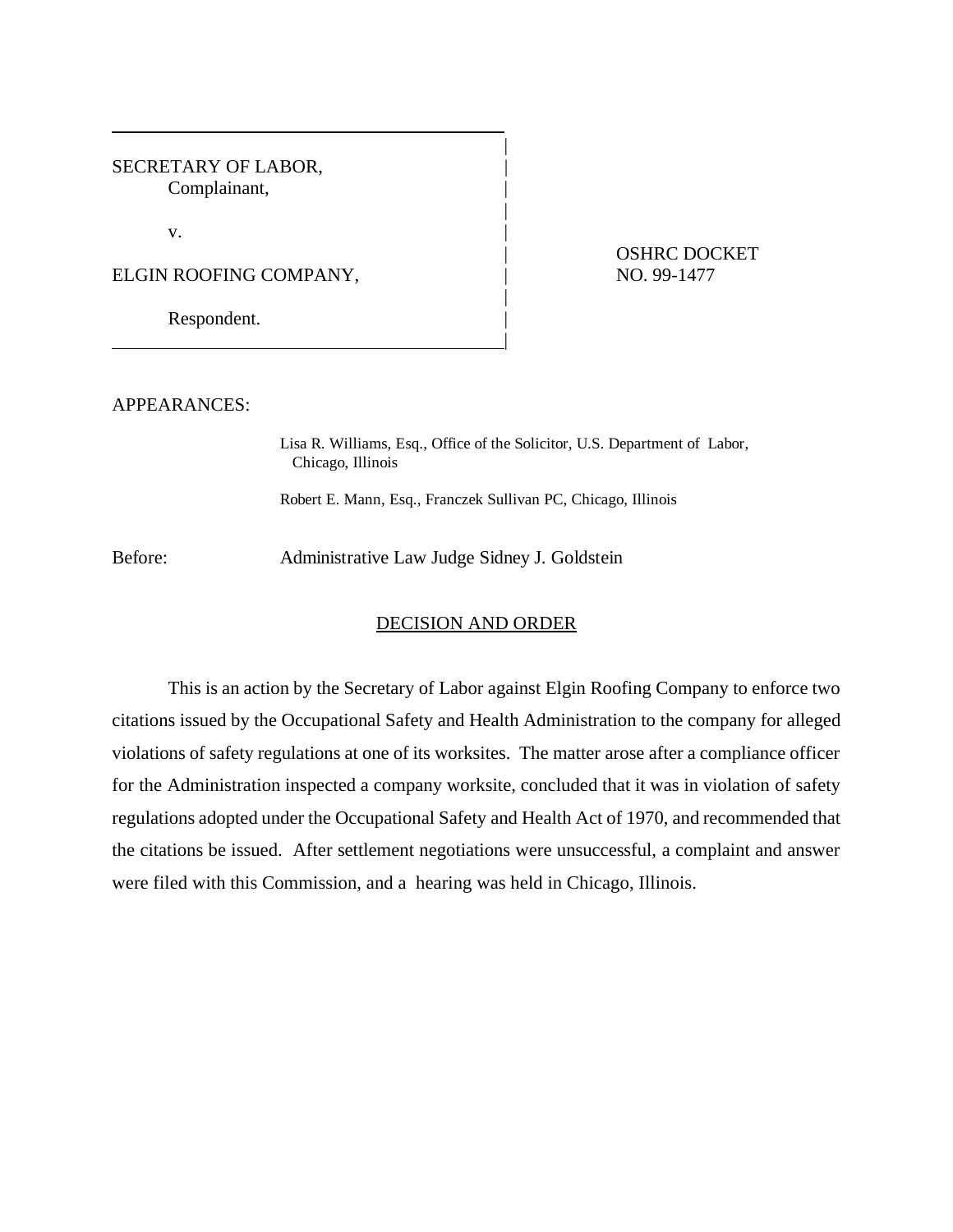Citation 1, item 1 charged that:

Points of access were not connected to the work area by an access path formed by two warning lines.

Dean Street/16 feet above grade. Employees using a ladder to access/egress the roof at the Dean Street jobsite were exposed to fall related hazards. A safe access path was not provided.

in violation of the regulation found at 29 CFR  $1926.502(f)(1)(iii)$  reading:

(iii) Points of access, materials handling areas, storage areas, and hoisting areas shall be connected to the work area by an access path formed by two warning lines.

Evidence at the hearing disclosed that the warning lines were in effect at the time the job was started. However, they were removed prior to the inspection. This condition was confirmed by photographs taken by the compliance officer, and the Respondent does not dispute that the substandard condition existed. Thus, the standard was violated when workers were permitted on the job without two warning lines. This item of the citation is therefore affirmed.

Citation 1, item 2 states:

Materials and equipment shall not be stored within 6 feet of a roof edge unless guardrails are erected at the edge.

Dean Street/16 feet above grade. Employees placing and retrieving equipment and tools off the parapet wall at the Dean Street jobsite were exposed to fall hazards. Equipment and tools were places on the parapet wall where positive fall arrest was not utilized.

in violation of the regulation found at 29 CFR  $1926.502(i)(7)(i)$  reading:

(i) Materials and equipment shall not be stored within 6 feet (1.8 m) of a roof edge unless guardrails are erected at the edge.

The Respondent admits that while several roof level photographs depict materials and hand tools resting on an 18 inch parapet along the edge of the roof, no picture reflects employees working beneath the equipment shown on the parapet. It argues that there was no violation of the standard because no employee was exposed to the hazard of falling equipment or tools. In its view the standard addresses the hazards of failing objects only, and thus no worker was exposed to this problem.

While section (j) is entitled Protection from Falling Objects, subsection (i) demands that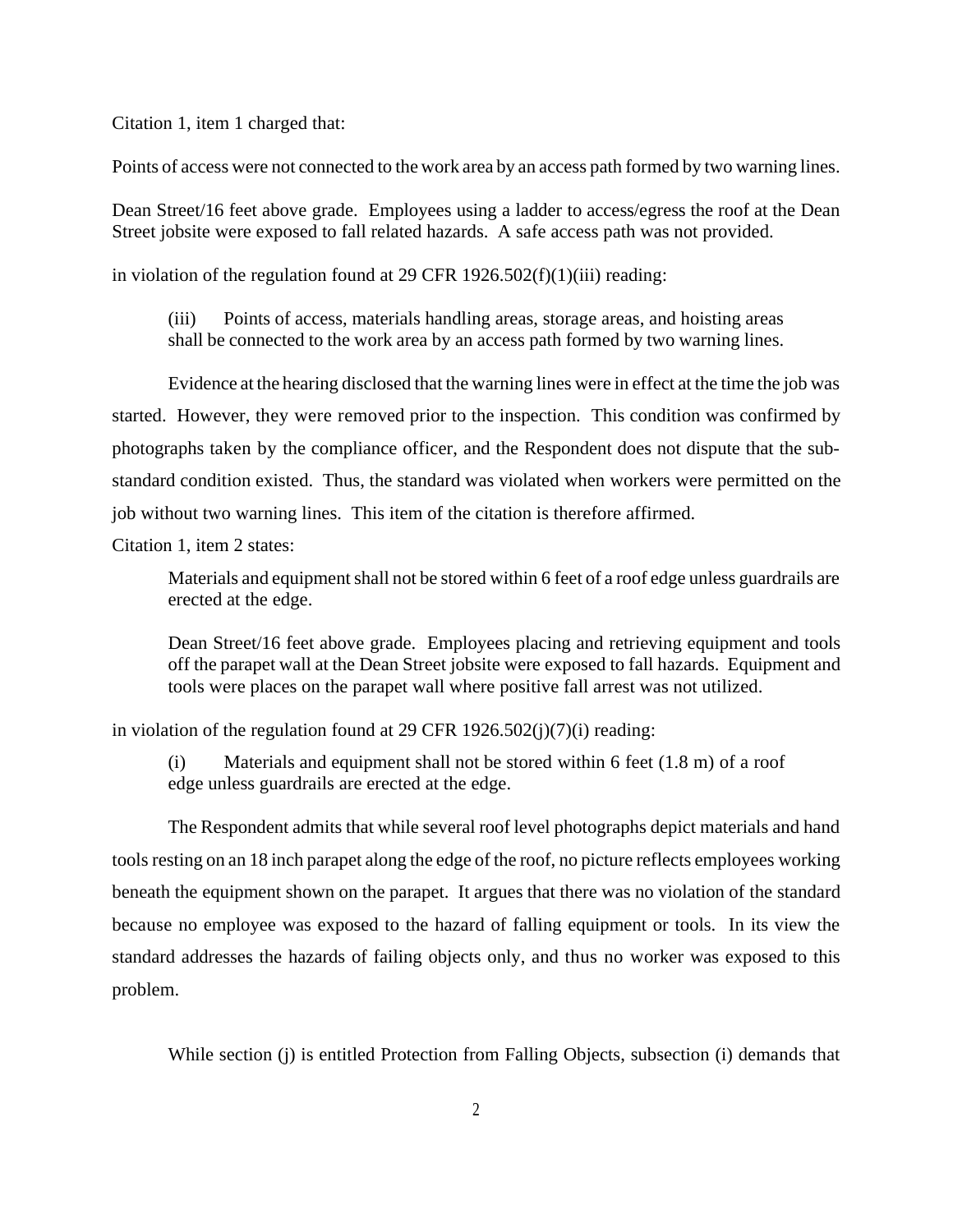materials and equipment shall not be stored within 6 feet of the edge unless guardrails are erected at the edge. Since the specified equipment was stored less than 6 feet from the edge without the protection of guardrails, this item of the citation is also affirmed.

Citation 2, item 1 is shown below:

29 CFR 1926.501(b)(3): Each employee in a hoist area not protected from falling 6 feet or more to lower levels by the use of guardrails systems or personal fall arrest systems.

16 feet above grade. Employees pulling on a rope to activate the hot kettle in a hoist area at the Dean Street jobsite were exposed to fall hazards. Positive fall arrest was not provided.

in violation of the regulation at 29 CFR 1926.501(b)(3)

(3) *Hoist areas.* Each employee in a hoist area shall be protected from falling 6 feet (1.8 m) or more to lower levels by guardrail systems or personal fall arrest systems. If guardrail systems, [or chain, gate, or guardrail] or portions thereof, are removed to facilitate the hoisting operation (e.g., during landing of materials), and an employee must lean through the access opening or out over the edge of the access opening (to receive or guide equipment and materials, for example), that employee shall be protected from fall hazards by a personal fall arrest system.

On this matter the compliance officer testified that he witnessed and took pictures of an employee on the roof driving a four wheeler pulling a hot lugger. As the worker neared the rear of the building to fill up the hot lugger, he went to the edge of the roof, grabbed a rope and started to pull on it. Later when the officer returned to the roof he again saw an employee pulling on the rope at the roof's edge. Both the foreman and the worker at the roof's edge were unprotected.

Respondent's testimony on this issue was to the effect that a crane was utilized 95% of the time in lifting activity. While a crane may have been operational in 95% of the cases, the compliance officer saw the foreman and an employee at the roof's edge pulling on a rope. His observation was confirmed by photographs. Therefore, citation 2, item 1 is affirmed.

Citation 2, item 2 alleged that:

Each employee on a walking/working surface was not protected from falling through holes (including skylights) by covers.

8 feet above lower level. Employees conducting roofing work with mechanical equipment and push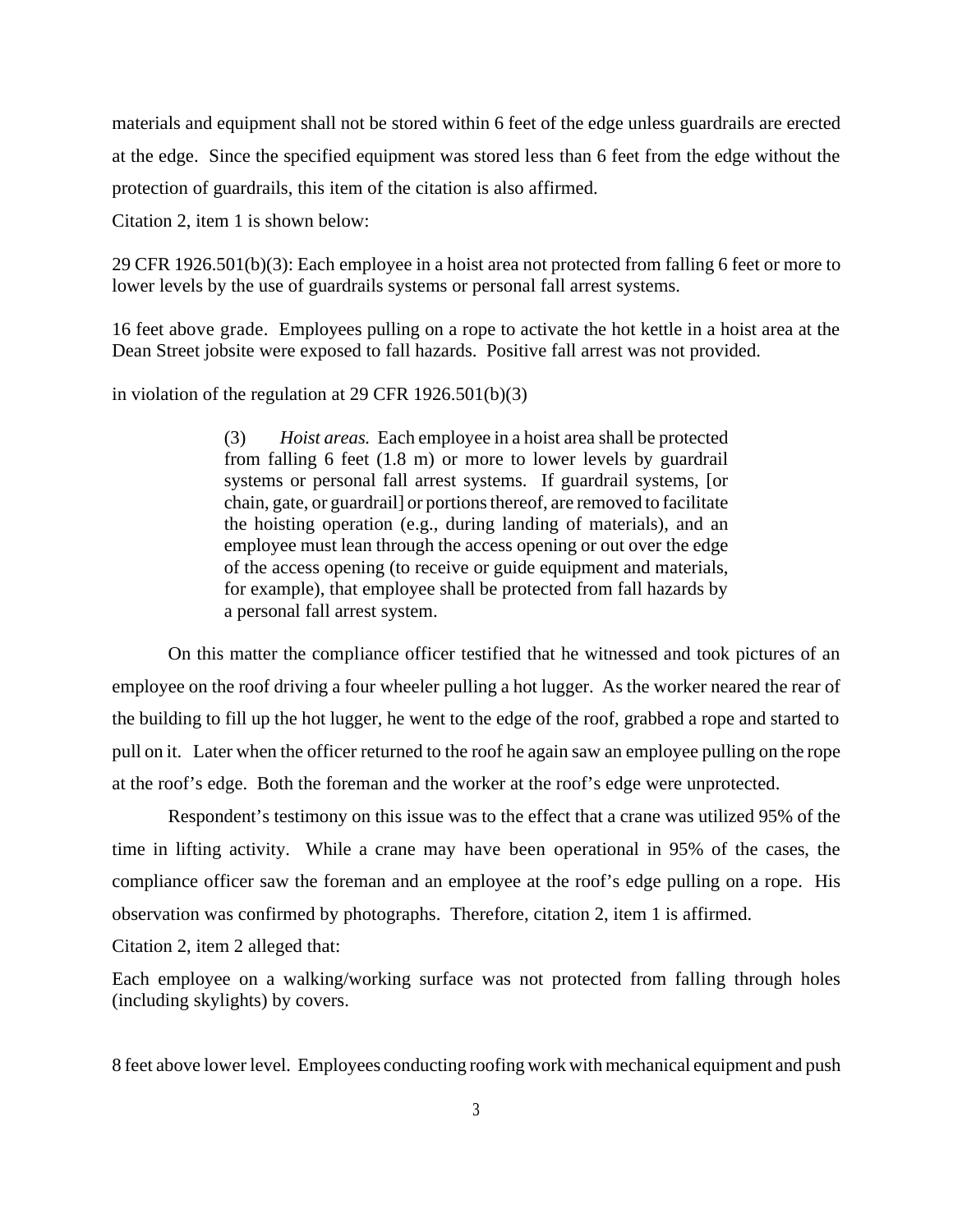carts at the Dean Street jobsite were exposed to fall hazards. Skylights were not protect (sic) by covers.

in violation of the regulation found at 29 CFR  $1926.501(b)(4)(ii)$  which reads as follows:

(ii) Each employee on a walking/working surface shall be protected from tripping in or stepping into or through holes (including skylights) by covers.

Although the Complainant did not consider the skylights covered, the photographs disclosed that acrylic plastic covers protected workers. This item of citation 2 is vacated.

Citation 2, item 3 declared that Respondent violated the regulation at 29 CFR 1926.501(b)(10) in that:

Employees engaged in roofing work on low-sloped roofs with an unprotected side or edge 6 feet or more above lower levels were not protected from falling by using guardrails systems, safety net systems, personal fall arrest systems, or a combination of warning line system and safety monitoring system.

Dean Street/20 and 16 feet above grade. Employees conducting roofing operations at the Dean Street jobsite were exposed to fall hazards. Fall protection was not provided for work being conducted at the roofs edge.

thus violating the regulation which reads as follows:

(10) *Roofing work on Low-slope roofs.* Except as otherwise provided in paragraph (b) of this section, each employee engaged in roofing activities on lowslope roofs, with unprotected sides and edges 6 feet (1.8m) or more above lower levels shall be protected from falling by guardrail systems, safety net systems, personal fall arrest systems, or a combination of warning line system and guardrail system, warning line system and safety net system, or warning line system and personal fall arrest system, or warning line system and safety monitoring system. Or, on roofs 50-feet (15.25 m) or less in width (see Appendix A to subpart M of this part), the use of a safety monitoring system alone [i.e. without the warning line system] is permitted.

On this item the compliance officer testified that there were warning lines on three sides of the roof. One side of the roof was unprotected. The foreman explained that safety monitors were assigned to prevent employees from falling off the roof. None of the photographs of the area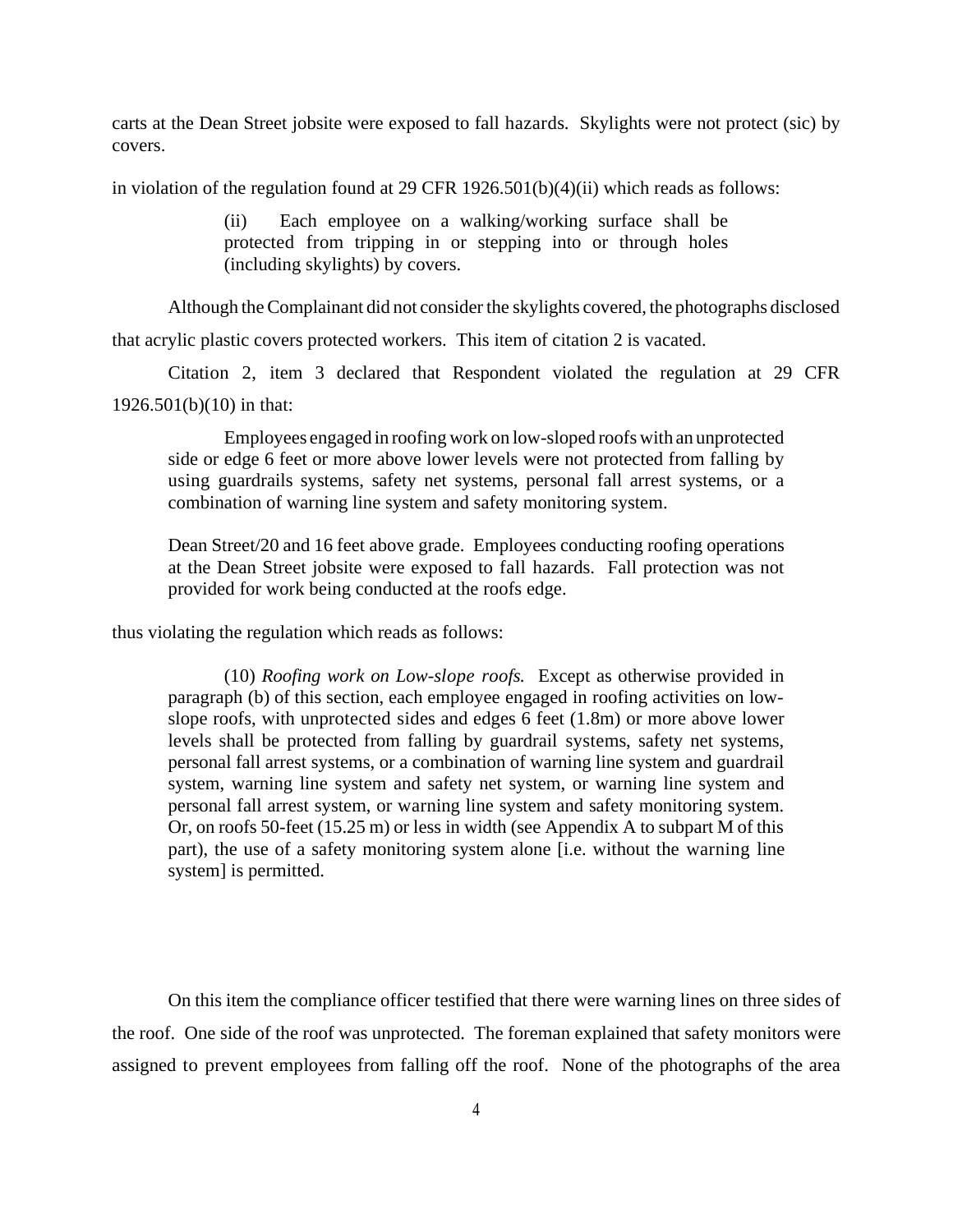depicted safety monitors on the unprotected roof side. In any event, Respondent agreed that the "working conditions on the roof following removal of the warning lines were substandard."

Citation 2, item 3 is affirmed.

Citation 2, item 4 charged:

Mechanical equipment on roofs shall be used or stored only in areas protected by a warning line system, guardrail system, or personal fall arrest system.

Dean Street/20 and 16 feet above grade. Employees using mechanical equipment closer than 6 feet to the roofs edge at the Dean Street jobsite were exposed to fall hazards. Fall protection was not utilized.

thus violating the regulation at 29 CFR 1926.502(f)(4) shown below:

(4) Mechanical equipment on roofs shall be used or stored only in areas where employees are protected by a warning line system, guardrail system, or personal fall arrest system.

Respondent admits the evidence that mechanical equipment was driven within six feet from the roof edge is mixed; but that it appears from at least one photograph equipment was used in the vicinity of the roof edge without benefit of a warning line system. The company also accepts that the operation of the mechanical equipment under these circumstances was substandard. Thus, this item of citation 2 is affirmed.

The Respondent advances the defense of employee misconduct. As pointed out by the Complainant, the Commission has ruled that to establish this defense the employer must prove that it established work rules to prevent the reckless behavior or unsafe condition from happening; that it adequately communicated the rule to its employees; that it took steps to discover incidents of noncompliance; and that it effectively enforced the rule whenever employees transgressed it. Further, the employee conduct or exposure must have resulted from "idiosyncratic," "demented," or "suicidal behavior." Where a supervisory employee is involved, the alleged misconduct is strong

 evidence that the safety program was lax. Therefore, in this case proof of unpreventable employee misconduct is more rigorous, and the defense is more difficult to establish.

This is not a matter where a single employee was acting in violation of safety rules. Where a number of its workers are operating in danger zones, the Respondent has failed to establish the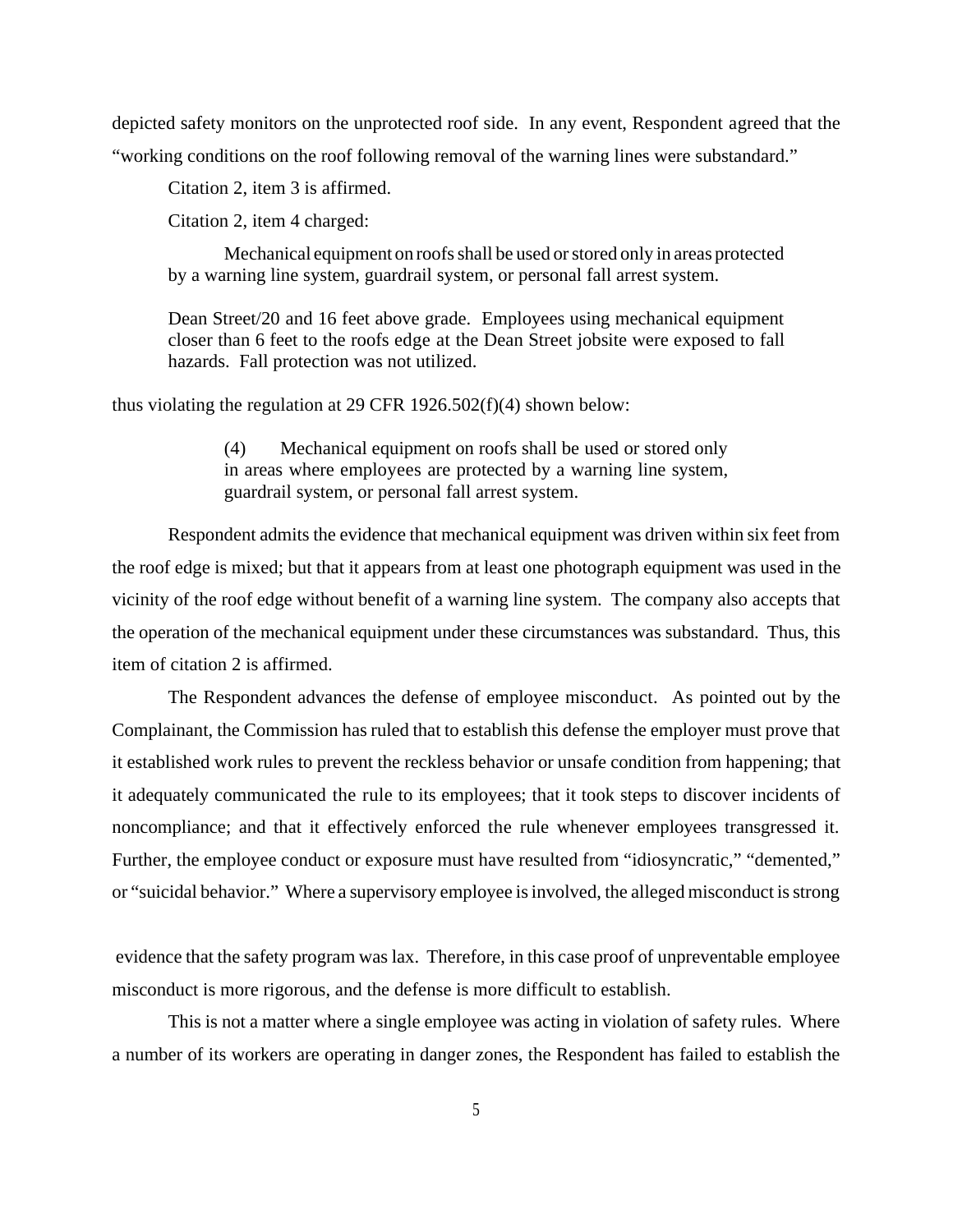defense of unpreventable employee misconduct.

## Willful

In this case Citation 1 was shown as "Serious" and Citation 2 was designated as "Willful." The term "willful violation" has been defined as follows:

A willful violation is one committed with intentional, knowing or voluntary disregard for the requirements of the Act, or with plain indifference to employee safety. E.g., W*illiams Enterprises, Inc.,* 13 BNA OSHC 1249, 1256-57, 1986-87 CCH OSHD ¶27,893, p.26,589 (No. 85-355, 1987). It is differentiated from other types of violations by a "heightened awareness -- of the illegality of the conduct or conditions -- and by a state of mind -- conscious disregard or plain indifference." *Id.*

## *Calange Corp.,* 14 BNA OSHC 1789, 1791, 1990 CCH OSHD ¶29,531 (No. 85-319, 1990).

The Secretary adopted the compliance officer's recommendation in Citation 2 that the infractions were willful in nature. The classification was based upon his opinion that the employer knew of OSHA rules, the violations occurred, the foreman said that warning lines were a hassle, and that only three of the four roof sides were protected.

On the other hand, the record discloses that the Respondent engaged an outside safety consultant to develop a safety program; that its employees received considerable training by consultants, including a ten-hour course for some foremen; that it conducted safety meetings; and that it provided safety equipment such as hard hats, gloves, goggles, fall arrest systems, lanyards and harnesses.

In addition, there were pre-job safety meetings, a daily safety check list, and a diagram for each worksite. The president of the respondent was also on the job daily. As part of a joint safety program with the union, outside safety consultants made random and unannounced safety inspections of the employer's worksites. The company insurance carrier conducted safety audits; and Respondent received higher than average ratings regarding safety.

Inspections were also made in conjunction with the local contractor's association. No employee ever filed a safety grievance with the union, and all infractions were corrected immediately. Finally, employees were not totally unprotected since there were warning lines on three of the four sides of the roof. No worker was injured.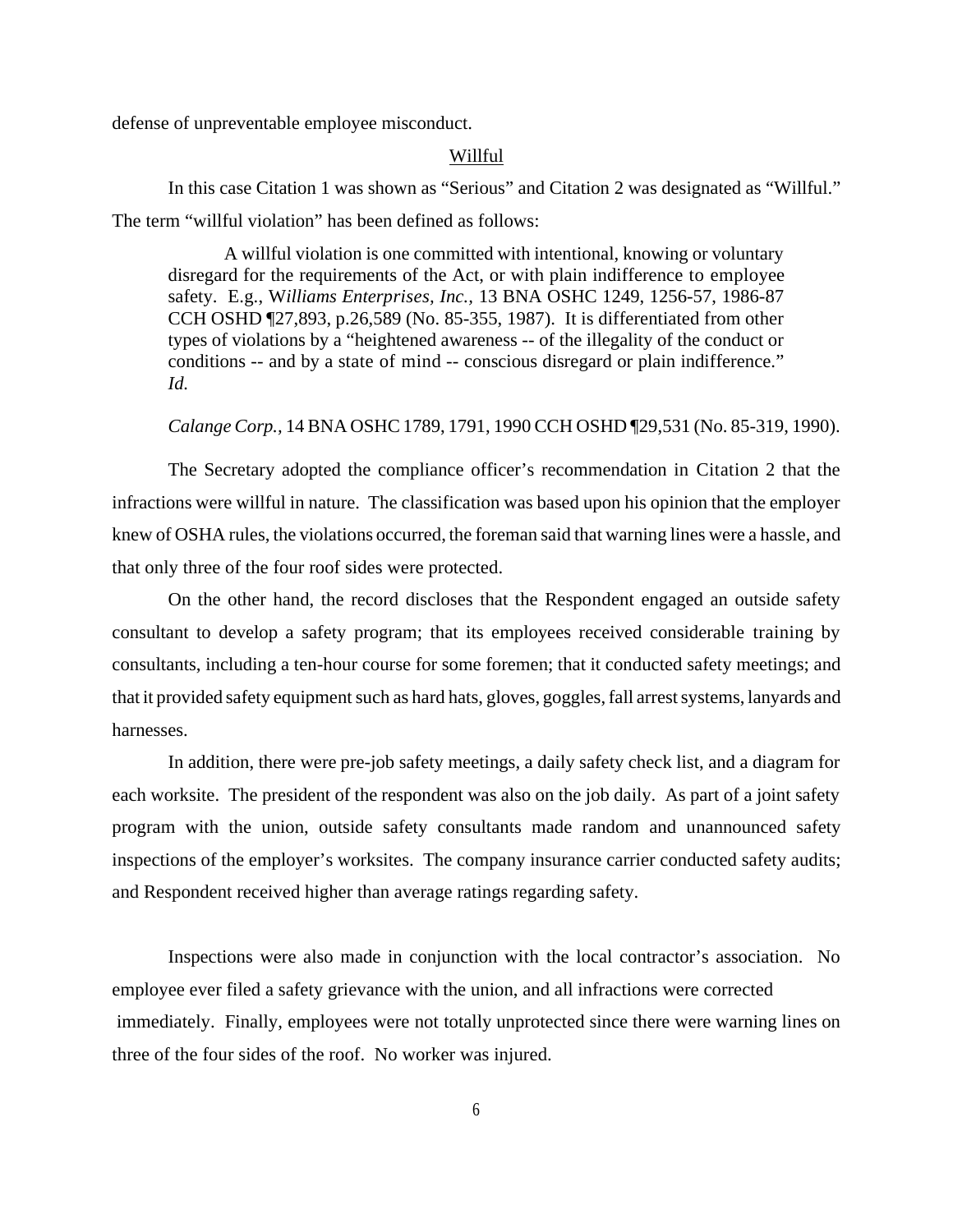On the basis of these facts, I cannot conclude that the Respondent was in willful violation of the Occupational Safety and Health Act of 1970.

While the Respondent's failure to comply with the regulations in issue was not willful, it does come within the definition of "serious" which is defined in Section 17(k) of the Occupational Safety and Health Act of 1970 as follows:

(k) For purposes of this section, a serious violation shall be deemed to exist in a place of employment if there is a substantial probability that death or serious physical harm could result from a condition which exists, or from one or more practices, means, methods, operations, or processes which have been adopted or are in use, in such place of employment unless the employer did not, and could not with the exercise of reasonable diligence, know of the presence of the violation.

I find that the Respondent violated the regulations found at 29 CFR 1926.502(f)(1)(i); 29 CFR 1926.502(j)(7)(i); 29 CFR 1926.501(b)(3); 29 CFR 1926.501(b)(10) and 29 CFR 1926.502(f)(4) in that the regulations applied to the cited conditions; that its employees had access to the hazardous conditions; that the Respondent knew or could have known of the hazardous conditions with the exercise of reasonable diligence and that serious injury could have resulted.

I also find that the Respondent was not in violation of the regulation found at 29 CFR 1926.501(b)(4)(ii).

In sum:

Citation 1, item 1 is AFFIRMED with a penalty of \$2,100.00. Citation 1, item 2 is AFFIRMED with a penalty of \$2,100.00. Citation 2, item 1 is AFFIRMED with a penalty of \$5,000.00. Citation 2, item 2 is VACATED.